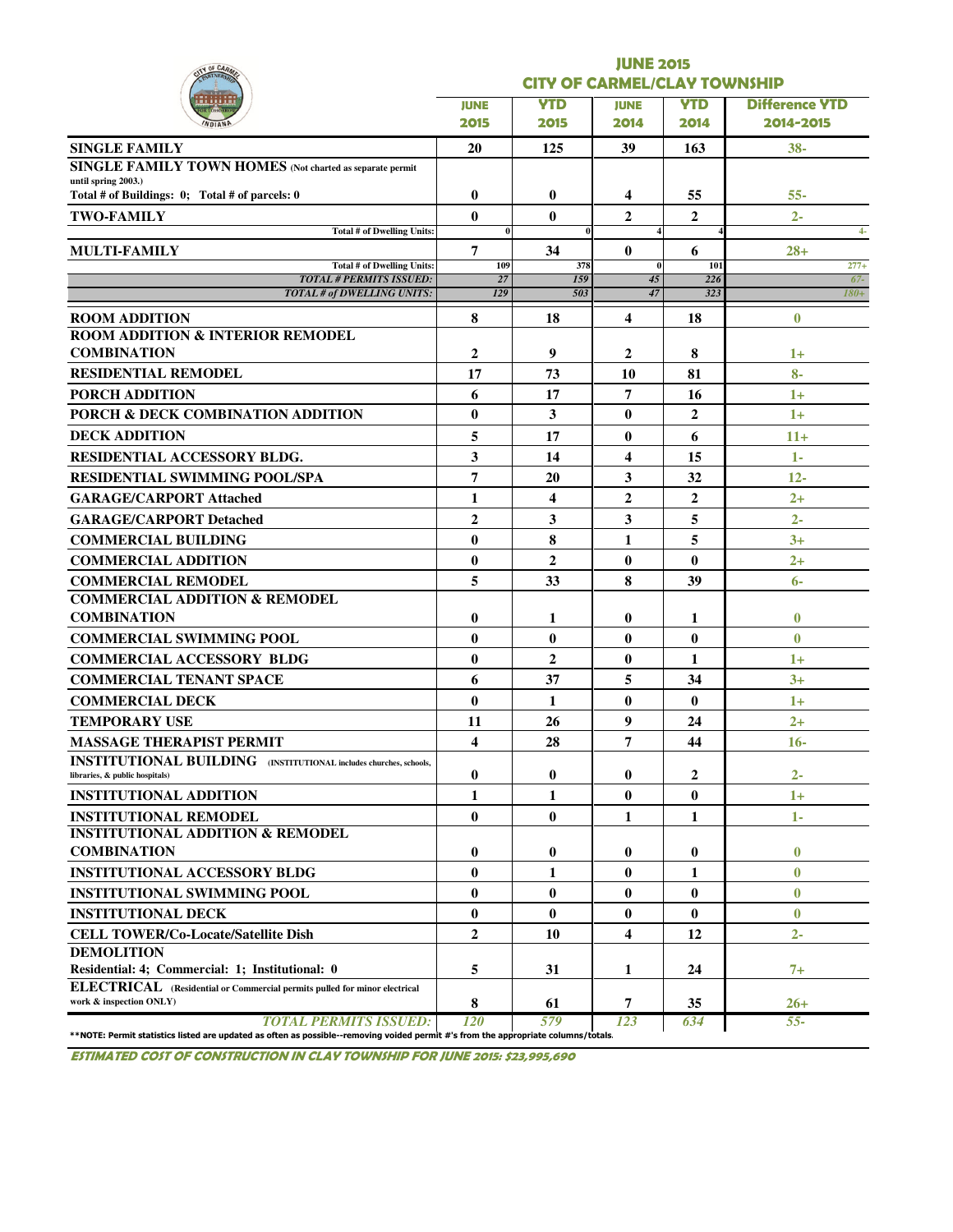## D.O.C.S. BUILDING & SIGN ACTIVITY JUNE 2015

COMMERCIAL, INSTITUTIONAL, & MULTI-FAMILY - NEW STRUCTURES, ACCESSORY BUILDINGS, ADDITIONS, TENANT FINISHES, REMODELS, POOLS, DECKS (Institutional includes churches, schools & libraries)

Type of Construction \_\_\_ \_\_\_\_\_\_\_\_\_\_\_\_Total Permits Issued

### PERMITS ISSUED

COMMERCIAL TENANT FINISH / REMODEL:………………………………………………………..…………….……......11

- Bluegreen Vacations, 12911 N. Meridian St. 1st Floor
- Bayern Software, 715 W. Carmel Dr. #101
- Bru Burger Bar, 12901 Old Meridian St.
- Cigna Health Care Generator, 11595 N. Meridian St. #500
- Central Indiana Ethanol, 12911 N. Meridian St. 1<sup>st</sup> Floor Southeast
- Moriden America, 9760 Mayflower Park Dr.
- Air Applications, 615 W. Carmel Dr. #110
- Huntington Bank, 11505 Illinois St.
- Merchant's Bank, 11555 N. Meridian St. 5<sup>th</sup> Floor
- **Smari,** 10333 N. Meridian St. #100
- **Uniform House, 441 S. Rangeline Rd.**

#### RESIDENTIAL MULTI-FAMILY:…………..……………………………………………………………………….…….............7

- Lakeside Apartments Building #1 (20 units), 12424 Breaklines St.
- Lakeside Apartments Building #2 (39 units), 12436 Breaklines St.
- Lakeside Apartments Building #13 (10 units), 12445 Clark St.
- Lakeside Apartments Building #14 (10 units), 12433 Clark St.
- Lakeside Apartments Building #15 (10 units), 12421 Clark St.
- Lakeside Apartments Building #16 (10 units), 12409 Clark St.
- Lakeside Apartments Building #17 (10 units), 12397 Clark St.

INSTITUTIONAL ADDITION:…………..………………………………………………………………………….…….............1 ● St. Elizabeth Ann Seton, 10655 Haverstick Rd.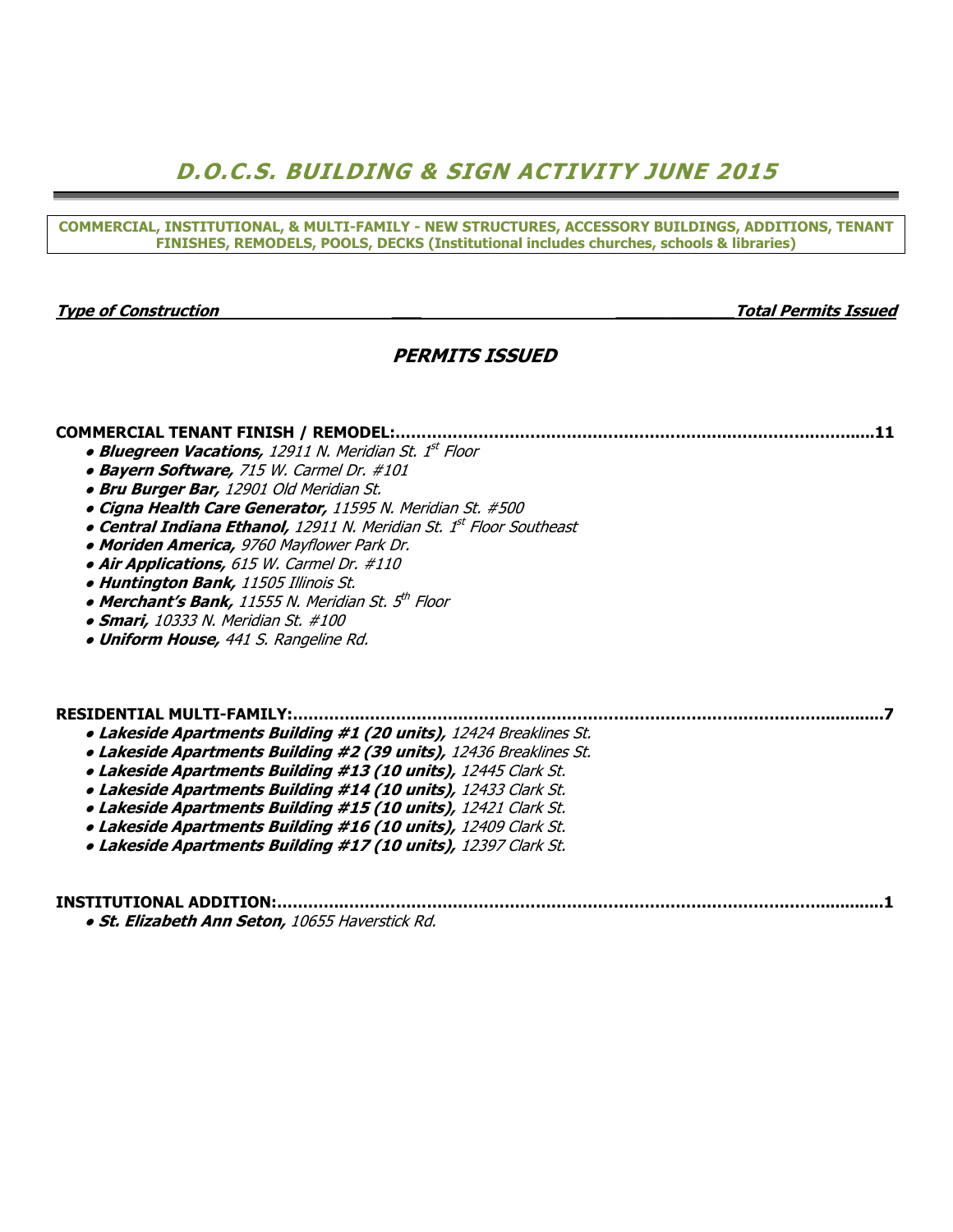### COMMERCIAL CERTIFICATES OF OCCUPANCY ISSUED

| <b>COMMERCIAL ACCESSORY STRUCTURE:</b>                                   |  |
|--------------------------------------------------------------------------|--|
| • Plum Creek Maintenance Area, 12338 Medalist Parkway                    |  |
| . Village of West Clay HOA Storage Building, 12410 Hoover Rd.            |  |
| <b>COMMERCIAL TENANT FINISH / REMODEL:</b>                               |  |
| • American Dream Home Improvement, 11711 N. Pennsylvania St. #104 & #105 |  |
| • ASCP, 833 W. Carmel Dr.                                                |  |
| • Wendy's Restaurant, 2370 E. 116th St.                                  |  |
| • Moorehead Communications, 525 Congressional Blvd.                      |  |
| • Compensation Systems, 900 E. 96 <sup>th</sup> St. #325                 |  |
| • Sophia Square, 110 W. Main St.                                         |  |
| • The Joint, $10725$ N. Michigan Rd. $\#130$                             |  |
| • Corner Bakery Café, 14550 Clay Terrace Blvd. #100                      |  |
| • ISM Education Loans, 11595 N. Meridian St. #200                        |  |

 $\bullet$  Delta Faucet Co., 55 E. 111th St.

## D.O.C.S. BUILDING & SIGN ACTIVITY JUNE 2015

|                                                                                                                                                                                                                                                                                        | <b>JUNE 2015</b> | <b>JUNE 2014</b> |
|----------------------------------------------------------------------------------------------------------------------------------------------------------------------------------------------------------------------------------------------------------------------------------------|------------------|------------------|
| <b>TOTAL PERMITS ISSUED:</b> (EXCLUDING Water, Sewer, and Sign Permits)                                                                                                                                                                                                                | 120              | 123              |
| <b>TOTAL WATER &amp; SEWER PERMITS:</b>                                                                                                                                                                                                                                                | 23               | 34               |
| <b>TOTAL SIGN PERMITS:</b> (May not include signs approved for/with the issuance/guidelines of a Temporary Use permit)                                                                                                                                                                 | 47               | 30               |
| <b>BUILDING INSPECTIONS PERFORMED:</b>                                                                                                                                                                                                                                                 | 496              | 488              |
| (The # includes inspections by Urban Forestry; but does not include Carmel Fire Dept. or Code Enforcement inspections)<br><b>BUILDING PLAN REVIEWS:</b><br>(As of Feb. 2008: This # includes inspections plan reviews completed by the Building & Code staff for various permit types) | 101              | 119              |
| <b>PUBLIC REQUEST FOR INFORMATION (RFI):</b>                                                                                                                                                                                                                                           | 66               | 29               |

## D.O.C.S. NEWS AND NOTES JUNE 2015

- Inspector Brent Liggett attended Indiana Association of Building Officials meeting in Speedway on June 10<sup>th</sup>.
- Urban Forester Daren Mindham attended a DNR committee meeting at Morgan-Monroe State Park on June 16<sup>th</sup>.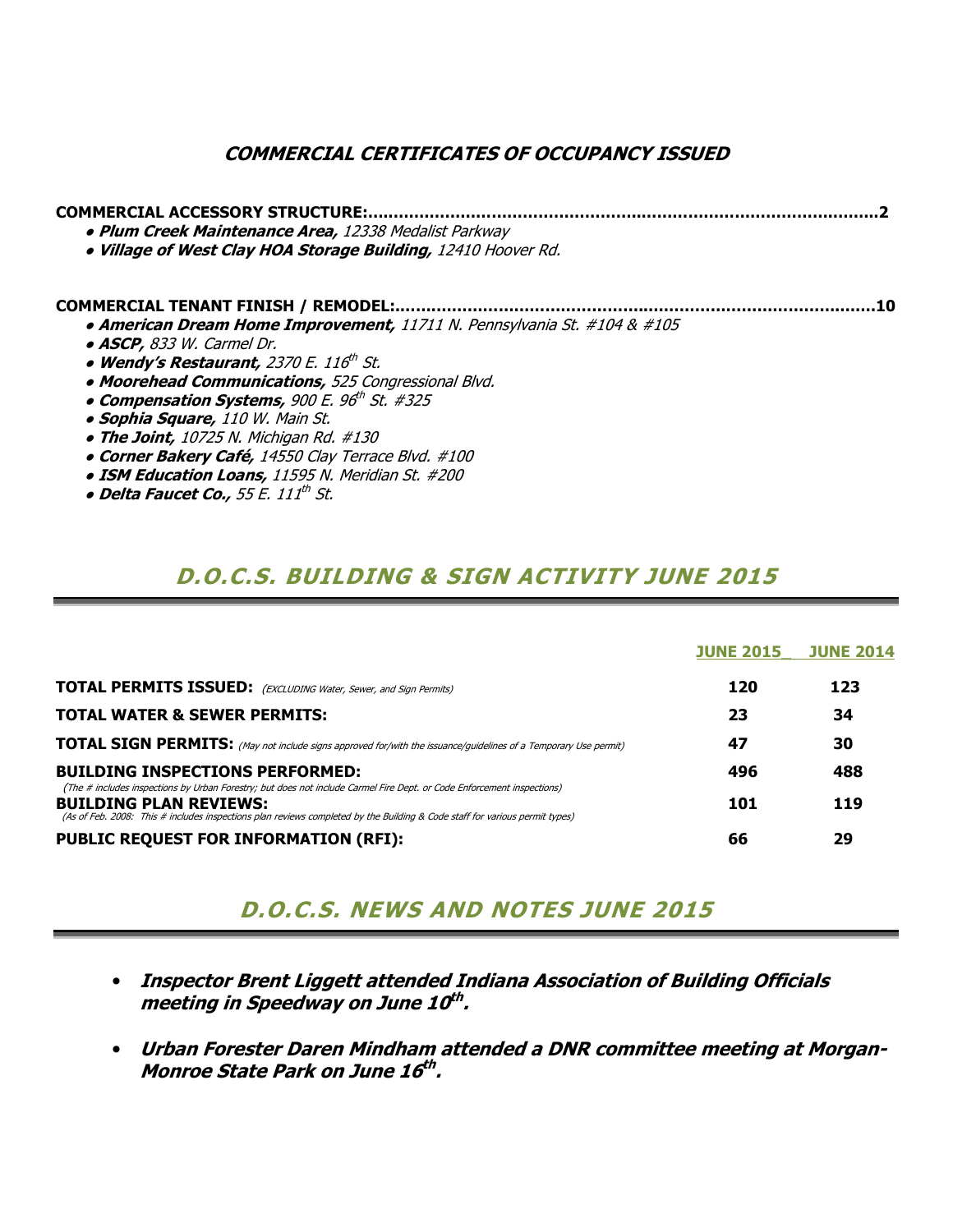## D.O.C.S. CODE ENFORCEMENT ACTIVITY JUNE 2015

#### CODE ENFORCEMENT TASK REPORT SUMMARY FOR JUNE 2015

| <b>COMPLAINTS RECEIVED</b> | <b>TOTAL:</b> | <b>INSPECTION STATISTICS</b> | <b>TOTAL:</b> |
|----------------------------|---------------|------------------------------|---------------|
| <b>FMAIL</b>               |               | <b>NEW CASES</b>             | 81            |
| "MY CARMEL" APP            | 6             | INITIAL INSPECTIONS          | 65            |
| <b>PHONE</b>               | 22            | ABATEMENT                    |               |
| <b>REFERRAL</b>            |               | INITIAL VIOLATION NOTICE     | 37            |
| <b>STAFF</b>               | 31            | <b>RE-INSPECTIONS</b>        | 78            |
| WALK-IN                    |               | <b>CLOSED CASES</b>          | 55            |

#### CODE ENFORCEMENT MONTHLY REPORT FOR JUNE 2015

| <b>TYPE OF COMPLAINT/VIOLATION</b> | <b>NEW CASES</b> | <b>TYPE OF COMPLAINT/VIOLATION</b>  | <b>NEW CASES</b> |
|------------------------------------|------------------|-------------------------------------|------------------|
| <b>BUILDING CODE VIOLATIONS</b>    |                  | PROPERTY MAINTENANCE                | 30               |
| COMMERCIAL VEHICLE                 |                  | RECREATIONAL VEHICLE                |                  |
| <b>DUMPSTER</b>                    |                  | RIGHT-OF-WAY OBSTRUCTION            | 0                |
| <b>FARM ANIMALS</b>                | 0                | <b>SIDEWALK</b>                     | $\mathbf{0}$     |
| <b>FENCE VIOLATION</b>             |                  | <b>SIGNS</b>                        | 133              |
| <b>GRASS OR WEEDS</b>              | 28               | <b>TRASH/DEBRIS</b>                 |                  |
| <b>HOME OCCUPATION</b>             | 5.               | UNSAFE BUILDING                     | 0                |
| NOISE REGULATIONS                  | 0                | VEHICLE ON DISPLAY, ON LAWN OR JUNK | 3                |
| OPEN AND ABANDONED                 | 0                | ZONING USE VIOLATIONS               |                  |
| <b>OUTDOOR STORAGE</b>             |                  | <b>OTHER</b>                        |                  |
| PARKING IN LAWN/GREENBELT          | 4                | <b>TOTAL</b>                        | 222              |
|                                    |                  |                                     |                  |

#### FORECLOSURE MONITORING SUMMARY FOR JUNE 2015

| <b>INSPECTION STATISTICS</b> | <b>TOTAL:</b> |
|------------------------------|---------------|
| <b>NEW CASES</b>             |               |
| INITIAL INSPECTIONS          | $\mathcal{P}$ |
| <b>ABATEMENT</b>             | 3             |
| INITIAL VIOLATION NOTICE     | 1             |
| <b>RE-INSPECTIONS</b>        | 78            |
| <b>CLOSED CASES</b>          | 11            |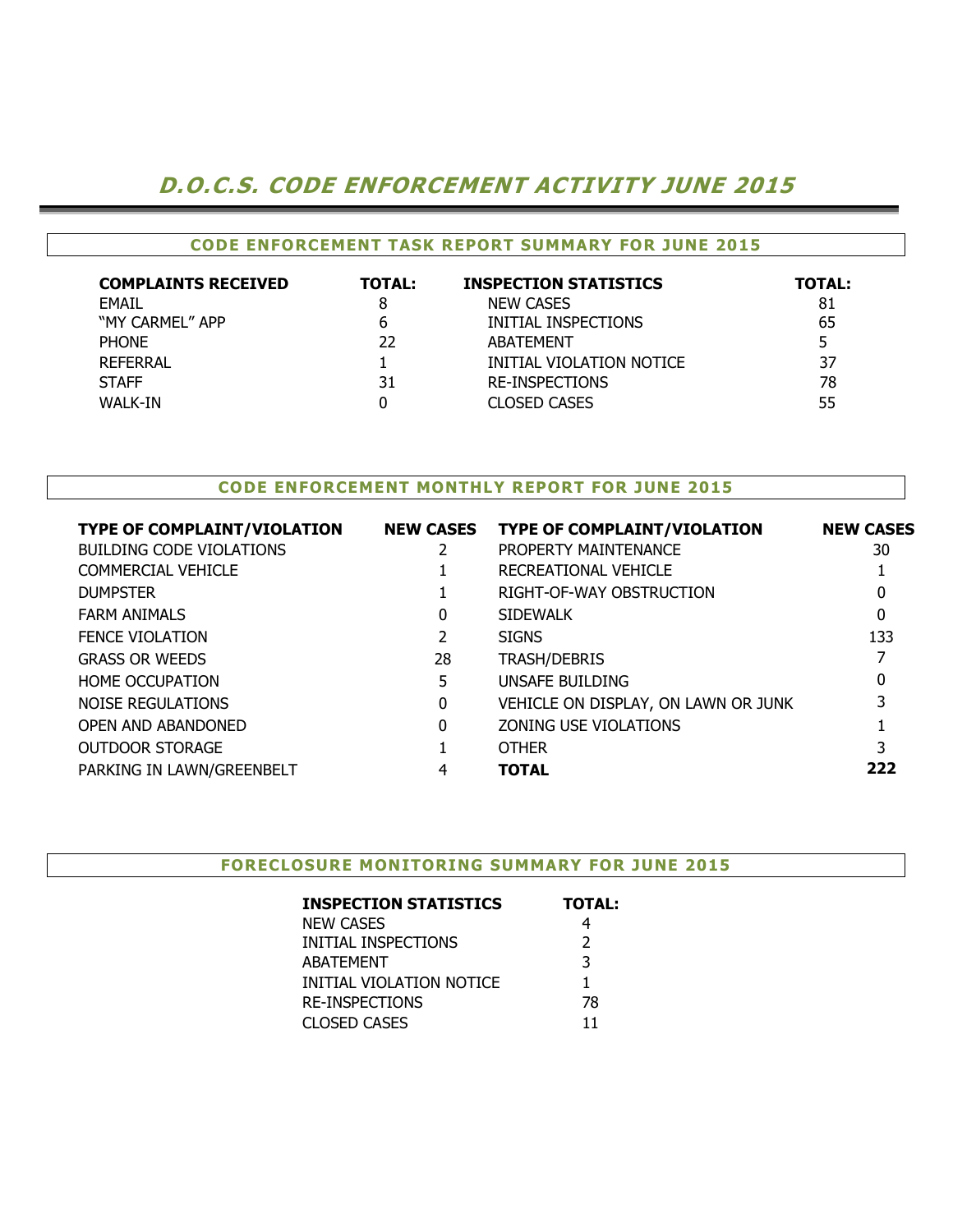### DEPARTMENT OF COMMUNITY SERVICES

INCOME REPORT JUNE 1-30, 2015



| <b>Transaction Types:</b><br><b>WDIANA</b>                                                                                                                                     | # of Transactions: | <b>Total Income of Transactions:</b> |
|--------------------------------------------------------------------------------------------------------------------------------------------------------------------------------|--------------------|--------------------------------------|
| <b>BUILDING PERMITS:</b> [Building permits includes the fee for full Certificate of Occupancy (C/O) or Substantial<br>Completion (C.S.C.) that will be issued, when required.] | 92                 | \$<br>127,359.04                     |
| <b>DEMOLITION PERMITS:</b>                                                                                                                                                     | 4                  | \$<br>1,215.00                       |
| <b>ELECTRICAL PERMITS:</b> (Separate electrical/meter inspections-no other work being done.)                                                                                   | 10                 | \$<br>823.00                         |
| <b>LATE FEES:</b>                                                                                                                                                              | $\mathbf{0}$       | \$                                   |
| <b>MASSAGE THERAPIST PERMITS/RENEWALS:</b>                                                                                                                                     | $\overline{4}$     | \$<br>80.00                          |
| RE-INSPECTION, EXTRA/ADDITIONAL INSPECTION, AND/OR TEMPORARY C/O / C.S.C.<br>FEES:                                                                                             | 27                 | \$<br>4,400.50                       |
| PLAN AMENDMENT: (COMMERCIAL/INSTITUTIONAL)                                                                                                                                     | 0                  | \$                                   |
| PLAN AMENDMENT: (RESIDENTIAL)                                                                                                                                                  | 1                  | \$<br>164.00                         |
| <b>SPECIAL EVENT PERMITS:</b>                                                                                                                                                  | 5                  | \$<br>942.00                         |
| TEMPORARY USE PERMITS/EXTENSIONS:                                                                                                                                              | 0                  | \$                                   |
| <b>ADLS: (Applications)</b>                                                                                                                                                    | $\mathbf{1}$       | \$<br>992.00                         |
| <b>ADLS AMENDMENTS:</b>                                                                                                                                                        | 0                  | \$                                   |
| <b>COMMITMENT AMENDMENTS:</b>                                                                                                                                                  | 0                  | \$                                   |
| <b>DEVELOPMENT PLAN:</b>                                                                                                                                                       | 1                  | \$<br>1,399.41                       |
| <b>DEVELOPMENT PLAN AMENDMENTS:</b>                                                                                                                                            | 0                  | \$                                   |
| <b>HPR REVIEWS:</b>                                                                                                                                                            | 0                  | \$                                   |
| <b>ORDINANCE AMENDMENT APPLICATIONS:</b>                                                                                                                                       | 0                  | \$                                   |
| <b>PLAT VACATIONS:</b>                                                                                                                                                         | $\mathbf{0}$       | \$                                   |
| <b>PRIMARY PLATS:</b>                                                                                                                                                          | 1                  | \$<br>1,123.00                       |
| <b>PRIMARY PLAT AMENDMENTS:</b>                                                                                                                                                | 0                  | \$                                   |
| <b>PUD ORDINANCES:</b>                                                                                                                                                         | 1                  | \$<br>7,522.04                       |
| <b>REZONE:</b>                                                                                                                                                                 | 0                  | \$                                   |
| <b>SDR SITE PLAN REVIEWS:</b>                                                                                                                                                  | 3                  | \$<br>480.00                         |
| <b>SECONDARY PLATS / REPLATS:</b>                                                                                                                                              | 0                  | \$                                   |
| <b>SUBDIVISION WAIVERS:</b>                                                                                                                                                    | 1                  | \$<br>327.00                         |
| <b>ZONING WAIVER:</b>                                                                                                                                                          | 0                  | \$                                   |
| <b>TAC ONLY APPLICATIONS:</b>                                                                                                                                                  | $\overline{2}$     | \$<br>656.00                         |
| <b>COMMITMENT AMENDMENT:</b>                                                                                                                                                   | $\mathbf{0}$       | \$                                   |
| <b>DEVELOPMENT STANDARDS VARIANCES:</b>                                                                                                                                        | 0                  | \$                                   |
| <b>HEARING OFFICER REVIEWS:</b>                                                                                                                                                | 1                  | \$<br>659.00                         |
| <b>SPECIAL EXCEPTION VARIANCE:</b>                                                                                                                                             | 0                  | \$                                   |
| <b>SPECIAL USES: (Inlcudes Special Use Amendments)</b>                                                                                                                         | 0                  | \$<br>-                              |
| <b>USE VARIANCES:</b>                                                                                                                                                          | $\mathbf{1}$       | \$<br>3,176.15                       |
| <b>SIGN PERMITS:</b>                                                                                                                                                           | 22                 | \$<br>10,411.09                      |
| <b>ADMINSTRATIVE APPROVALS:</b>                                                                                                                                                | 0                  | \$                                   |
| <b>APPEALS:</b>                                                                                                                                                                | 0                  | \$                                   |
| MISC.: (COPIES/MAPS/DUPLICATE PLARCARDS/ETC)                                                                                                                                   | 3                  | \$<br>6,179.11                       |
| <b>ZONING DETAILS/LETTER:</b>                                                                                                                                                  | 1                  | \$<br>97.00                          |
| <b>PARK &amp; RECREATION IMPACT FEE: (PRIF)</b>                                                                                                                                | 504                | \$<br>937,533.00                     |
| <b>TOTALS:</b>                                                                                                                                                                 |                    |                                      |
| <b>GENERAL FUND #101:</b>                                                                                                                                                      |                    | \$<br>168,005.34                     |
| <b>PRIF ACCOUNT # 106:</b>                                                                                                                                                     |                    | \$<br>937,533.00                     |
| <b>UTILITY FEES:</b> (Sewer/Water permits)                                                                                                                                     |                    | \$<br>60,740.00                      |
| <b>TOTAL DEPOSIT:</b>                                                                                                                                                          |                    | \$<br>1,166,278.34                   |
| Last Month's General Fund Deposit:                                                                                                                                             |                    | \$<br>148,487.72                     |
| <b>Last Month's Total Deposit:</b>                                                                                                                                             |                    | \$<br>416,294.72                     |

NOTE: Receipts were deposited for 22 business days this month.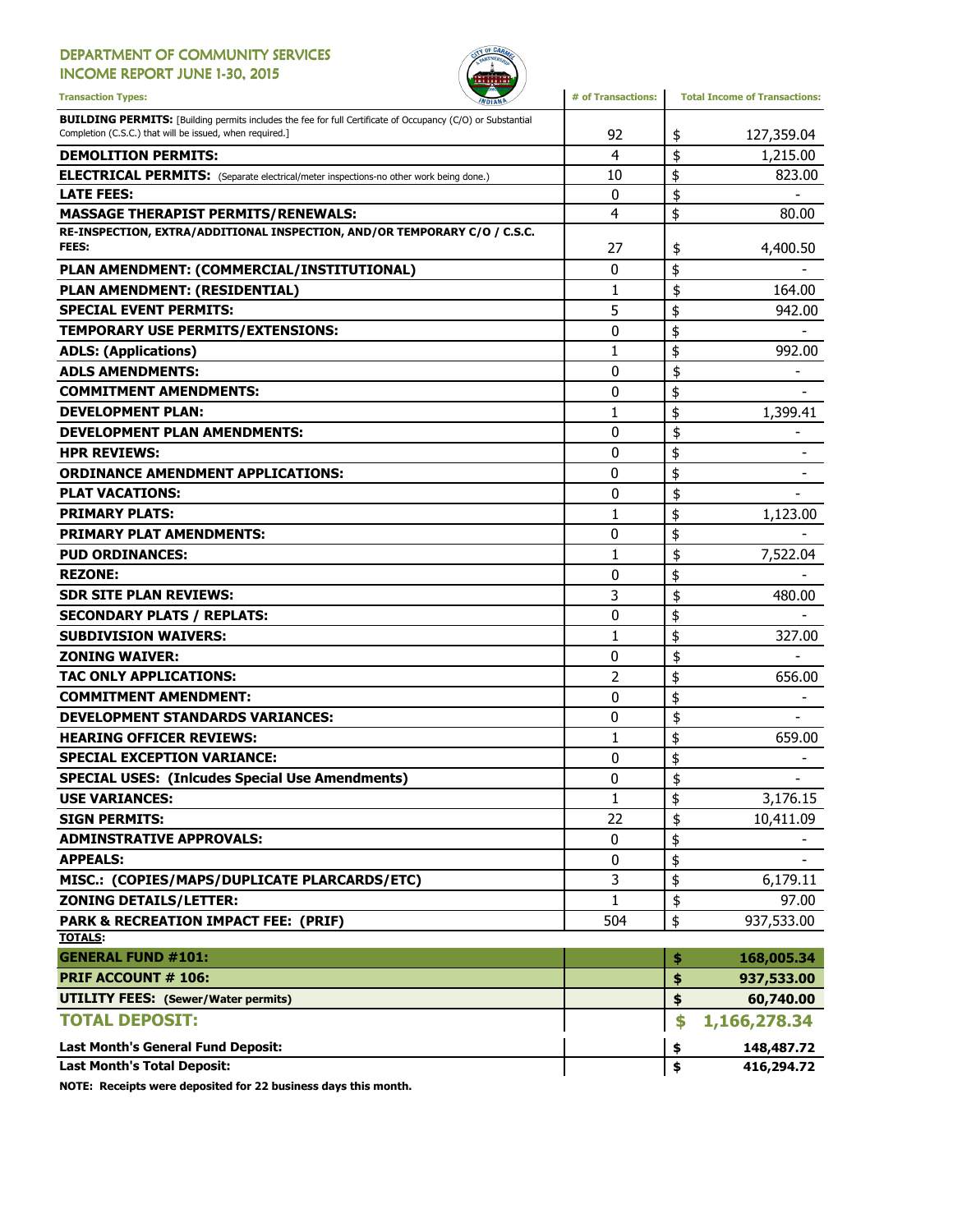|  | Date: 7/1/2015 |  |  |  |
|--|----------------|--|--|--|
|--|----------------|--|--|--|

| Issue<br>Date | Status                                                                                                                      | Permit<br>NO. | Subdiv Name                        | <b>Property Address</b>                                          | Permit Type Description               | Estimated<br>Cost of<br>Constructio | Sq Ft          | <b>Contractor Name</b>            | <b>Contractor Address</b>       | Cont.City           | Cont<br>State | Cont<br>Zip | Cont.Phone<br>Propety Owner (as listed<br>per applicant) | Owner Adrs                    | Owner City          | Owner<br>State | Owne<br>Zip |
|---------------|-----------------------------------------------------------------------------------------------------------------------------|---------------|------------------------------------|------------------------------------------------------------------|---------------------------------------|-------------------------------------|----------------|-----------------------------------|---------------------------------|---------------------|---------------|-------------|----------------------------------------------------------|-------------------------------|---------------------|----------------|-------------|
| 06/01/15      |                                                                                                                             | 505001        | THE MEADOWS AT THE LEGACY          | 14124 JAMES DEAN DR                                              | RESIDENTIAL SINGLE FAMILY DWELLING    | \$136,000                           | 6,994          | RYLAND HOMES                      | 025 N RIVER RD #100             | <b>INDIANAPOLIS</b> |               | 16240       | (317) 846-4200 RYLAND HOMES                              | 9025 N RIVER RD #100          | <b>INDIANAPOLIS</b> |                | 46240       |
|               |                                                                                                                             | 505005        |                                    | 770 W 141 ST                                                     | RESIDENTIAL SINGLE FAMILY DWELLING    | \$340,000                           | 6,265          | OLIVEWOOD CONSTRUCTION            | .OBOX 1250                      | CARMEL              |               | 16082       | (317) 574-1752 CLIDENCE, DAVID                           | 157 WOODGATE DR               | CARMEL              |                | 46033       |
|               |                                                                                                                             | 5050082       | RIDGE AT THE LEGACY. THE           | 14451 INTEGRITY CT                                               | <b>RESIDENTIAL REMODEL</b>            | \$12,500                            | 605            | WHEELINGTON, JOHNNY               | 750 WASHINGTON ST E             | <b>INDIANAPOLIS</b> |               | 16219       | (317) 504-7209 HAUNG, GORDON                             | 4451 INTEGRITY CT             | CARMEL              |                | 46033       |
|               |                                                                                                                             | 505008        | <b>ILLAGE AT WESTON PLACE, THE</b> | 3842 CORNWALLIS LN                                               | <b>RESIDENTIAL REMODEL</b>            | \$5,000                             | 96             | <b>BEE WINDOWS</b>                | 15 SHADOWLAWN DR                | <b>ISHERS</b>       |               | 16038       | BHAT, MEENAH<br>(317) 283-8522                           | 3842 CORNWALIS LANE           | CARMEL              |                | 46032       |
|               |                                                                                                                             | 5050134       | <b>OVERBROOK FARMS</b>             | 3897 PELHAM RD                                                   | RESIDENTIAL SINGLE FAMILY DWELLING    | \$349,195                           | 6,349          | <b>FISCHER HOMES</b>              | 602 E. 75TH ST STE 400          | <b>INDIANAPOLIS</b> |               | 16250       | <b>FISCHER HOMES</b><br>317) 348-2500                    | 602 E 75TH ST #400            | <b>INDIANAPOLIS</b> |                | 46250       |
| 06/02/15      |                                                                                                                             | 5050099       | <b>WORTHINGTON ESTATES</b>         | 1382 KIRKGATE CT                                                 | RESIDENTIAL ADDITION-ROOM(S)          | \$45,000                            | 224            | EXECUTIVE HOMES REMODELING        | 1010 THIRD AVE SW, STE 202      | CARMEL              |               | 6032        | (317) 843-2740<br>AZIMINIA, MAHBOD & MEG                 | 382 KIRKGATE CT               | CARMEL              |                | 46033       |
|               |                                                                                                                             | 5050100       | VILLAGE OF WESTCLAY                | 1830 DERRY LANE                                                  | RESIDENTIAL ADDITION-ROOM(S)          | \$40,000                            | 251            | MICHAEL KOVEY                     | 4181 KLINGENSMITH BLVD          | CARMEL              |               | 16033       | (317) 694-7261<br>REED, RANDALL & CYNTHIA                | 830 DERRY LANE                | CARMEL              |                | 46032       |
|               |                                                                                                                             | 1505010       | <b>LONGRIDGE ESTATES</b>           | 4135 LISTON DR                                                   | RESIDENTIAL DECK ADDITION             | \$12,110                            | 342            | RHOTON, TROY                      | 2445 BRADFORD CT                | <b>FISHERS</b>      |               | 16037       | (317) 841-8702 COBB, CHRIS                               | 4135 LISTON DR                | CARMEL              |                | 46074       |
|               |                                                                                                                             | 5050112       |                                    | 1424 W CARMEL DR                                                 | <b>WALL SIGN PERMANENT</b>            | \$0                                 | 222            | THE SIGN GROUP                    | 5370 W 84TH STREET              | <b>INDIANAPOLIS</b> |               | 6268        | 317) 875-6969 MEIJER STORES LP                           | 2929 WALKER AVE, NW           | <b>GRAND RAPIDS</b> |                | 49544       |
|               |                                                                                                                             | 1505011       |                                    | 1424 W CARMEL DR                                                 | WALL SIGN PERMANENT                   | \$0                                 | 35             | THE SIGN GROUP                    | 5370 W 84TH STREET              | <b>INDIANAPOLIS</b> |               | 16268       | 317) 875-6969<br>MEIJER STORES LP                        | 2929 WALKER AVE, NW           | <b>GRAND RAPIDS</b> |                | 49544       |
|               |                                                                                                                             | 1505011       |                                    | 1424 W CARMEL DR                                                 | <b>WALL SIGN PERMANENT</b>            | \$0                                 | 32             | THE SIGN GROUP                    | 3370 W 84TH STREET              | <b>INDIANAPOLIS</b> |               | 6268        | 317) 875-6969<br><b>MEIJER STORES LF</b>                 | 2929 WALKER AVE, NW           | <b>GRAND RAPIDS</b> |                | 49544       |
|               |                                                                                                                             | 50501         |                                    | 1424 W CARMEL DR                                                 | WALL SIGN PERMANENT                   | \$0                                 | 62             | THE SIGN GROUP                    | 370 W 84TH STREET               | <b>INDIANAPOLIS</b> |               | 6268        | 317) 875-696<br><b>MEIJER STORES LE</b>                  | 2929 WALKER AVE, NW           | <b>GRAND RAPIDS</b> |                | 49544       |
|               |                                                                                                                             | 5050116       |                                    | 424 W CARMEL DR                                                  | WALL SIGN PERMANENT                   | \$0                                 | 12             | <b>HE SIGN GROUP</b>              | 370 W 84TH STREET               | NDIANAPOLIS         |               | 6268        | 317) 875-6969 MEIJER STORES LP                           | 2929 WALKER AVE, NW           | <b>GRAND RAPIDS</b> |                | 49544       |
|               |                                                                                                                             | 5050124       |                                    | 1702 W MAIN ST                                                   | DEMOLITION                            | \$0                                 | $\overline{0}$ | CASEY-BERTRAM CONSTRUCTION        | 5780 E 25TH ST                  | INDIANAPOLIS IN     |               |             | 46218 (317) 546-3366 HALLETT, SEAN & TINA                | 3147 W SHERBERN DR            | CARMEL              |                | 46032       |
|               |                                                                                                                             | 5050129       |                                    | 12911 N MERIDIAN ST - 1ST FLOOR                                  | COMMERCIAL TENANT FINISH              | \$210,000                           | 13,091         | CAPITOL CONSTRUCTION<br>SERVICES  | 1051 VILLAGE SQUARE LN          | <b>FISHERS</b>      |               | 46038       | (317) 574-5488 CAPITOL BANK & TRUST COMPANY              | 9700 HIGGINS RD #900          | ROSEMONT            |                | 60018       |
|               |                                                                                                                             | 1505013       |                                    | 5032 E MAIN ST                                                   | <b>DEMOLITION</b>                     | \$0                                 | $^{\circ}$     | <b>DENNEY EXCAVATING</b>          | 2031 S. BELMONT                 | <b>INDIANAPOLIS</b> |               |             | 46221 (317) 423-0738 CITY OF CARMEL FIRE STATION #44     | 5032 E MAIN ST.               | CARMEL              |                | 46033       |
|               |                                                                                                                             | 1506001       |                                    | 14580 RIVER RD                                                   | <b>GROUND SIGN PERMANENT</b>          | \$0                                 | 75             | <b>SIGN SERVICES</b>              | 305 W. 29TH ST.                 | <b>INDIANAPOLIS</b> |               | 16208       | (317) 373-6000 KLC REALTY LLC                            | 3825 SOUTH EAST ST            | <b>INDIANAPOLIS</b> |                | 46277       |
|               |                                                                                                                             | 506001        |                                    | 14580 RIVER RD                                                   | <b>GROUND SIGN PERMANENT</b>          | \$0                                 | 75             | <b>SIGN SERVICES</b>              | 1305 W. 29TH ST.                | <b>INDIANAPOLIS</b> |               | 16208       | (317) 373-6000 KLC REALTY LLC                            | 3825 SOUTH EAST ST            | <b>INDIANAPOLIS</b> |                | 46277       |
| 06/03/15      |                                                                                                                             | 4110108       | CARMEL SCIENCE AND TECHNOLOGY      | 2424 BREAKLINES ST - BUILDING 1                                  | <b>RESIDENTIAL MULTI-FAMILY</b>       | \$1,551,979                         | 21.706         | C HART CO INC                     | 805 CITY CENTER DR #120         | CARMEL              |               | 6032        | 317) 573-4800<br>LAKESIDE APARTMENTS OF CARMEL, LLC      | 805 CITY CENTER DR #120       | CARMEL              |                | 46032       |
|               |                                                                                                                             | 4110109       | CARMEL SCIENCE AND TECHNOLOGY      | 12436 BREAKLINES ST - BUILDING 2                                 | RESIDENTIAL MULTI-FAMILY              | \$2,753,822                         | 38,515         | <b>CHART COINC</b>                | 805 CITY CENTER DR #120         | CARMEL              |               | 603:        | LAKESIDE APARTMENTS OF CARMEL, LLC<br>317) 573-4800      | 805 CITY CENTER DR #120       | CARMEL              |                | 46032       |
|               |                                                                                                                             | 411012        | CARMEL SCIENCE AND TECHNOLOGY      | 2445 CLARK ST - BUILDING 13                                      | RESIDENTIAL MULTI-FAMILY              | \$700,485                           | 9.797          | <b>CHART COINC</b>                | 805 CITY CENTER DR #120         | CARMEL              |               | 603:        | 317) 573-480<br>AKESIDE APARTMENTS OF CARMEL, LLC        | 805 CITY CENTER DR #120       | CARMEL              |                | 46032       |
|               |                                                                                                                             | 411012        | CARMEL SCIENCE AND TECHNOLOGY      | 2433 CLARK ST - BUILDING 14                                      | RESIDENTIAL MULTI-FAMILY              | \$700,485                           | 9.797          | C HART CO INC                     | 805 CITY CENTER DR #120         | CARMEL              |               | 6032        | 317) 573-480<br>AKESIDE APARTMENTS OF CARMEL, LLC        | 805 CITY CENTER DR #120       | CARMEL              |                | 46032       |
|               |                                                                                                                             | 4110122       | ARMEL SCIENCE AND TECHNOLOGY       | 2421 CLARK ST - BUILDING 15                                      | RESIDENTIAL MULTI-FAMILY              | \$700,485                           | 9.797          | C HART CO INC                     | 305 CITY CENTER DR #120         | CARMEL              |               | 6032        | 317) 573-480<br>LAKESIDE APARTMENTS OF CARMEL, LLC       | 805 CITY CENTER DR #12        | CARMEL              |                | 46032       |
|               |                                                                                                                             | 4110123       | CARMEL SCIENCE AND TECHNOLOGY      | 2409 CLARK ST - BUILDING 16                                      | RESIDENTIAL MULTI-FAMILY              | \$700,485                           | 9,797          | C HART CO INC                     | 805 CITY CENTER DR #120         | CARMEL              |               | 6032        | 317) 573-480<br>LAKESIDE APARTMENTS OF CARMEL, LLC       | 805 CITY CENTER DR #120       | CARMEL              |                | 46032       |
|               |                                                                                                                             | 14110124      | CARMEL SCIENCE AND TECHNOLOGY      | 12397 CLARK ST - BUILDING 17                                     | <b>RESIDENTIAL MULTI-FAMILY</b>       | \$700,485                           | 9,797          | C HART CO INC                     | 805 CITY CENTER DR #120         | CARMEL              |               | 16032       | LAKESIDE APARTMENTS OF CARMEL, LLC<br>(317) 573-4800     | 805 CITY CENTER DR #120       | CARMEL              |                | 46032       |
|               |                                                                                                                             | 5050087       | <b>COLLEGE MEADOWS</b>             | 931 BRISTOL RD                                                   | RESIDENTIAL ATTACHED GARAGE OR CARPOR | \$8,000                             | 747            | JOHNSON, JAMES/BRAWNER, DAF       | 931 BRISTOL RD                  | <b>INDIANAPOLIS</b> |               | 16280       | JOHNSON, JAMES/BRAWNER, DAR                              | 931 BRISTOL RD                | <b>INDIANAPOLIS</b> |                | 46280       |
|               |                                                                                                                             | 1505012       | <b>WESTMONT</b>                    | 14042 LASINO RUN                                                 | RESIDENTIAL SINGLE FAMILY DWELLING    | \$172,000                           | 5,297          | <b>RYLAND HOMES</b>               | 9025 N RIVER RD #100            | <b>INDIANAPOLIS</b> |               | 46240       | (317) 846-4200<br><b>RYLAND HOMES</b>                    | 9025 N RIVER RD #100          | <b>INDIANAPOLIS</b> |                | 46240       |
|               |                                                                                                                             | 1505012       |                                    | 107 W SMOKEY ROW RD                                              | <b>DEMOLITION</b>                     | \$0                                 | $\Omega$       | <b>OUINET, PHILIP A</b>           | 445 W SMOKEY ROW RD             | CARMEL              |               | 3032        | (317) 408-0057 OUINET PHILIP A                           | 445 W SMOKEY ROW RD           | CARMEL              |                | 46032       |
|               |                                                                                                                             | 1505012       | <b>MEEK SUBDIVISION</b>            | 10935 CORNELL ST                                                 | RESIDENTIAL ADDITION-ROOM(S)          | \$40,000                            | 1.586          | KOSACNEVSKY, ALEXSANDR            | 0935 CORNELL AVE                | <b>INDIANAPOLIS</b> |               | 16280       | <b>KOSACNEVSKY, ALEXSANDR</b>                            | 0935 CORNELL AVE              | <b>INDIANAPOLIS</b> |                | 46280       |
|               |                                                                                                                             | 1505013       | OVERBROOK FARMS                    | 14376 PEMBERTON LN                                               | RESIDENTIAL SINGLE FAMILY DWELLING    | \$523,985                           | 9,527          | <b>FISCHER HOMES</b>              | 602 E. 75TH ST STE 400          | <b>INDIANAPOLIS</b> |               | 46250       | <b>FISCHER HOMES</b><br>(317) 348-2500                   | 602 E 75TH ST #400            | <b>INDIANAPOLIS</b> |                | 46250       |
|               |                                                                                                                             | 506000        | VILLAGE OF WESTCLAY                | 2071 BROUGHTON ST                                                | TEMPORARY USE SPECIAL EVENT           | \$0                                 | $\Omega$       | A CLASSIC RENTAL                  | 333 E 86TH ST                   | NDIANAPOLIS         |               | 16240       | 317) 253-058<br>PRUDENTIA LLC                            | 2821 NEW MARKET ST E STE 103  | CARMEL              |                | 46032       |
|               |                                                                                                                             | 506001        |                                    | 2450 E 136 ST                                                    | TEMPORARY USE SPECIAL EVENT           | \$0                                 | $\Omega$       | A CLASSIC RENTAL                  | 333 E 86TH ST                   | INDIANAPOLIS        |               | 16240       | CARMEL-CLAY SCHOOL CORPORATION<br>317) 253-0586          | 5185 131ST ST B               | <b>ARMEL</b>        |                | 46033       |
| 06/04/15      |                                                                                                                             | 5040083       |                                    | 130 7TH ST NE                                                    | RESIDENTIAL SWIMMING POOL             | \$40,000                            | 400            | <b>WETSCAPES INC</b>              | <b>338 NAPER RD</b>             | <b>LEXINGTON</b>    |               | 7138        | 812) 207-3736<br>JAMES, GREG                             | 30 7TH ST NE                  | <b>ARMEL</b>        |                | 46032       |
|               |                                                                                                                             | 15040140      |                                    | 1680 W MAIN ST - GUARD SHACK                                     | RESIDENTIAL ACCESSORY STRUCTURE       | \$75,000                            | 594            | ROBBINS, JOHN                     | 680 W MAIN ST                   | CARMEL              |               | 16032       | (317) 710-5055<br><b>IRSAY, JAMES</b>                    | 680 W MAIN ST                 | CARMEL              |                | 46032       |
|               |                                                                                                                             | 5050142       | VILLAGE OF MOUNT CARMEL            | 702 E VILLAGE DR                                                 | <b>RESIDENTIAL REMODEL</b>            | \$36,000                            | 236            | TIMOTHY HOMES                     | PO BOX 3422                     | CARMEL              |               | 16032       | (317) 465-9000 KAISER, KEN & TINA                        | 702 E VILLAGE DR              | CARMEL              |                | 46032       |
|               |                                                                                                                             | 5060001       | <b>BLACKWELL PARK</b>              | 629 3RD AVE NE                                                   | RESIDENTIAL SINGLE FAMILY DWELLING    | \$548,691                           | 5.608          | OLD TOWN DESIGN GROUP             | 132 RANGELINE RD S              | CARMEL              |               | 16032       | (317) 626-8486 OLD TOWN DEVELOPMENT, LLC                 | 132 SOUTH RANGE LINE ROAD     | CARMEL              |                | 46032       |
|               |                                                                                                                             | 15060003      | AUTUMN LAKE                        | 13672 AUTUMN LK OVERLOOK                                         | RESIDENTIAL PORCH ADDITION            | \$20,000                            | 460            | BROWN, JEREMY                     | 3672 AUTUMN LAKE OVERLOC CARMEL |                     |               | 3032        | 317) 590-0063 KEHLET, JASPER & CHRISTINA                 | 3672 AUTUMN                   | CARMEL              |                | 46168       |
|               |                                                                                                                             | 506002        |                                    | <b>WORK DONE IN CLIENTS</b>                                      | MASSAGE THERAPIST PERMIT              | \$0                                 | $\Omega$       | AUSTIN, JENI LYNNE                | 201 E OHIO ST                   | <b>MOORESVILLE</b>  |               | 46158       | 317) 919-7920 SELF OWNED BUSINESSS                       | VORK DONE IN CLIENTS HOMES    | CARMEL              |                | 46032       |
| 06/05/15      |                                                                                                                             | 5050125       | RIDGE AT THE LEGACY. THE           | 14519 NEW GARDEN LN                                              | RESIDENTIAL SINGLE FAMILY DWELLING    | \$340,000                           | 5.683          | RYAN HOMES INC                    | 3425 WOODFIELD CROSSIN          | <b>INDIANAPOLIS</b> |               | 16240       | 317) 819-2623<br><b>RYAN HOMES</b>                       | 3425 WOODFIELD CROSSING BLVD  | NDIANAPOLIS         |                | 46240       |
|               |                                                                                                                             | 506003        | PLUM CREEK GOLF COURSE             | 2338 MEDALIST PKWY - MAINTENANCE AREELECTRICAL PERMIT/INSPECTION |                                       | \$0                                 | $\Omega$       | <b>MILLER EADS</b>                | 125 N. KEYSTONE AVE             | NDIANAPOLIS         |               | 6205        | 317) 543-5019<br>PLUM CREEK GOLF COURSE LLC              | 100 96TH ST W STE 250         | NDIANAPOLIS         |                | 46278       |
| 06/08/15      |                                                                                                                             | 5050069       | LAKES AT TOWNE ROAD. THE           | <b>2541 WINELAND CREEK DR</b>                                    | RESIDENTIAL SWIMMING POOL             | \$35,000                            | 870            | <b>IENDRICK POOL</b>              | 383 W PENDLETON PIKE            | MCCORDSVILL         |               | 6055        | 317) 335-2660 SIESKY, TODD & ROBIN                       | <b>2541 WINELAND CREEK DR</b> | CARMEL              |                | 46074       |
|               |                                                                                                                             | 5050138 31    | <b>CLARIDGE FARM</b>               | 12431 GLENDURGAN DR                                              | RESIDENTIAL REMODEL                   | \$28,700                            | 110            | MAXSON REMODELING<br>CONSTRUCTION | P.O. BOX 5039                   | ZIONSVILLE          |               |             | 46077 (317) 769-6696 ARRUDA, JIM                         | 12431 GLENDURGAN DR           | CARMEL              |                | 46032       |
|               | 127<br><b>Total Estimated Cost of Construction:</b><br>Total Sq.Ft.:<br>\$23,995,690.00<br>330,753<br><b>Total Permits:</b> |               |                                    |                                                                  |                                       |                                     |                |                                   |                                 |                     |               |             |                                                          |                               |                     |                |             |

Status(Stat Column) codes mean: O=Open/incomplete; C=Closed/completed (includes completed permits where C/O's are not issued-like demolition or separate electrical permits);<br>E=Expired-project may or may not have been compl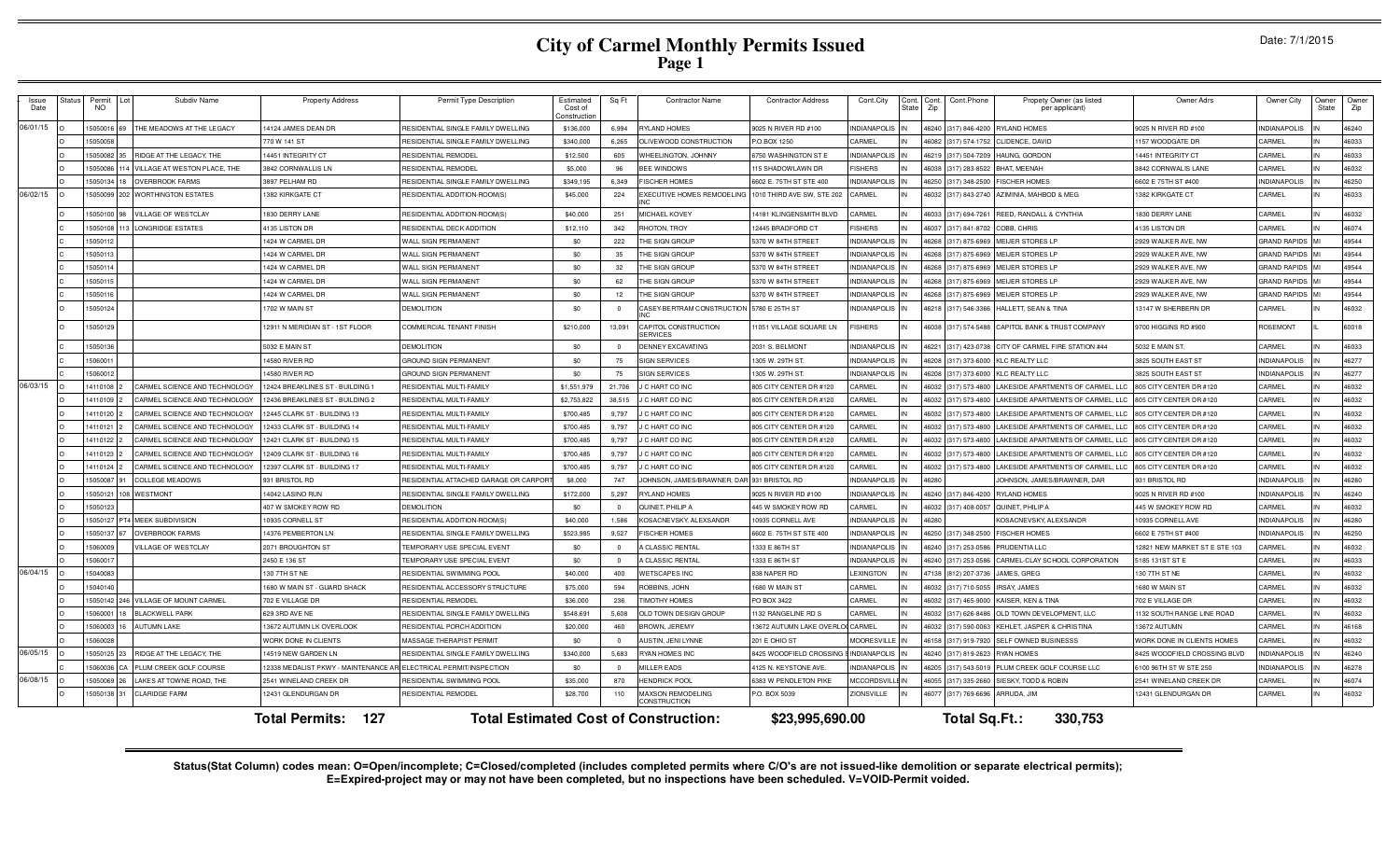| Issue<br>Date | Status | Permi<br><b>NO</b> | Subdiv Name                     | <b>Property Address</b>                                           | Permit Type Description               | Estimated<br>Cost of<br>construction. | Sq Ft          | <b>Contractor Name</b>                       | <b>Contractor Address</b>    | Cont.City           | Cont.<br>State | Cont.<br>Zip | Cont.Phone            | Propety Owner (as listed<br>per applicant) | Owner Adrs                               | Owner City                       | Owner<br>State | Owner<br>Zip |
|---------------|--------|--------------------|---------------------------------|-------------------------------------------------------------------|---------------------------------------|---------------------------------------|----------------|----------------------------------------------|------------------------------|---------------------|----------------|--------------|-----------------------|--------------------------------------------|------------------------------------------|----------------------------------|----------------|--------------|
| 06/08/15      |        | 5060037            |                                 | 032 E MAIN ST                                                     | ELECTRICAL PERMIT/INSPECTION          | \$0                                   |                | JEFFERSON ELECTRIC LLC                       | 34 N JEFFERSON ST            | <b>INDIANAPOLIS</b> |                | 46201        | (317) 446-842         | <b>HOMAS, MARK</b>                         | 032 E MAIN ST                            | CARMEL                           |                | 46033        |
|               |        | 5060043            | WASHINGTON BOULEVARD MEADOWS    | 0592 WASHINGTON BLVD                                              | ELECTRICAL PERMIT/INSPECTION          | \$0                                   | $\overline{0}$ | <b>BARTH ELECTRIC</b>                        | 1934 N ILLINOIS              | <b>INDIANAPOLIS</b> |                |              | 46202 (317) 924-6226  | WRIGHT, HEIDI                              | 0592 WASHINGTON BLVD                     | <b>INDIANAPOLIS</b>              |                | 46280        |
| 06/09/15      |        | 15050107           | <b>SURFWOOD HEIGHTS</b>         | 525 NORRISTON DR                                                  | RESIDENTIAL ADDITION-ROOM(S)          | \$5,000                               | 209            | EMEISH, NEDAL                                | 1525 NORRISTON DR            | <b>INDIANAPOLIS</b> |                |              | 46280 (317) 506-9442  | EMEISH, NEDAL                              | 525 NORRISTON DR                         | <b>NDIANAPOLIS</b>               |                | 46280        |
|               |        | 506001             |                                 | 2852 OLD MERIDIAN ST                                              | <b>DEMOLITION</b>                     | \$0                                   |                | CASEY-BERTRAM CONSTRUCTION                   | 5780 E 25TH ST               | <b>INDIANAPOLIS</b> |                |              | 46218 (317) 546-3366  | EDWARD ROSE PROPERTIES                     | 1611 NORTH MERIDIAN STREET               | CARMEL                           |                | 46032        |
| 06/10/15      |        | 5050095            |                                 | 11 CONGRESSIONAL BLVD                                             | <b>EMPORARY USE SPECIAL EVENT</b>     | \$0                                   |                | TOOLEY, KATINA                               | 11 CONGRESSIONAL BLVD        | CARMEL              |                |              | 46032 (812) 447-0037  | <b>BALDWIN &amp; LYONS</b>                 | 1 CONGRESSIONAL BLVD                     | CARMEL                           |                | 46032        |
|               |        | 15060002           | <b>26 HOME PLACE</b>            | 50 E 106 ST - CELL TOWER                                          | COMMERCIAL CELL TOWER                 | \$10,000                              | -9             | <b>CROWN CASTLE</b>                          | 9045 RIVER RD #425           | <b>INDIANAPOLIS</b> |                |              | 46240 (317) 249-2028  | <b>CROWN CASTLE</b>                        | GRANDVIEW CIR #220                       | CANONSBURG                       |                | 15317        |
|               |        | 15060042           | EDGEWOOD                        | 3632 TARA CT                                                      | RESIDENTIAL REMODEL                   | \$50,000                              | 1,700          | RE REPAIR AND REMODEL                        | 507 WASHINGTON ST            | NOBLESVILLE         |                |              | 46060 (317) 902-2940  | RE REPAIR AND REMODEL                      | 507 WASHINGTON ST                        | NOBLESVILLE                      |                | 46060        |
| $06/11/15$ 0  |        | 1505007            |                                 | 670 W. MAIN ST.                                                   | RESIDENTIAL REMODEL                   | \$250,000                             | 3.972          | <b>BLAZE CONSTRUCTION</b>                    | 10411 N COLLEGE AVE          | <b>INDIANAPOLIS</b> |                |              | 46280 (317) 580-1008  | BEHFOROUZ, MAICHALE & MARYJANE             | 670 W MAIN ST                            | CARMEL                           |                | 46032        |
|               |        | 505012             |                                 | 15 W CARMEL DR #101                                               | COMMERCIAL REMODEL                    | \$70,000                              | 1,825          | ALDERSON COMMERCIAL GROUP                    | 530 AMERICAN WAY #210        | <b>GREENWOOD</b>    |                |              | 46143 (317) 889-3800  | MILLER, DR, RON                            | 15 W CARMEL DR #201                      | CARMEL                           |                | 46032        |
|               |        | 5050144            | <b>BELLEWOOD</b>                | 472 REPASS DR                                                     | RESIDENTIAL SINGLE FAMILY DWELLING    | \$333,622                             | 5,590          | DAVID WEEKLEY HOMES                          | 310 NORTH MERIDIAN STRI      | <b>INDIANAPOLIS</b> |                |              | 46260 (317) 669-8500  | DAVID WEEKLEY HOMES                        | 310 NORTH MERIDIAN STREET. STE           | <b>INDIANAPOLIS</b>              |                | 46260        |
|               |        | 15060006           | SURFWOOD HEIGHTS                | 501 NORRISTON DR                                                  | RESIDENTIAL DETACHED GARAGE OR CARPOI | \$20,000                              | 576            | INNOVATIVE HOMES AND<br>REMODELING LLC       | 175 WILLIAMSBURG LN          | <b>ZIONSVILLE</b>   |                |              | 46077 (317) 507-7761  | LEHMAN, STEVE                              | 501 NORRISTON DR                         | NDIANAPOLIS                      |                | 46280        |
| 06/12/15      |        | 505011             |                                 | 3610 N MERIDIAN ST                                                | GENERAL TEMPORARY USE                 | \$0                                   |                | <b>JSA FIREWORKS</b>                         | 800 RECORDS ST STE A         | <b>INDIANAPOLIS</b> |                |              | 46226 (317) 352-599   | <b>BRIXMOR</b>                             | <b>40 SKOKIE BLVD STE 600</b>            | NORTHBROOK                       |                | 60062        |
|               |        | 505012             |                                 | 0655 HAVERSTICK RD                                                | INSTITUTIONAL ADDITION                | \$4,900,000                           | 23,000         | SHIEL SEXTON CO                              | 902 N CAPITOL AVE            | <b>NDIANAPOLIS</b>  |                |              | 46204 (317) 423-600   | DIOCESE OF LAFAYETTE INDIANA               | 10 LINGLE AVE                            | AFAYETTE                         |                | 47902        |
|               |        | 5060008            | MERCHANTS' POINTE SUBDIVISION   | 293 E 116 ST                                                      | <b>GENERAL TEMPORARY USE</b>          | \$0                                   |                | <b>JSA FIREWORKS</b>                         | <b>7800 RECORDS ST STE A</b> | <b>INDIANAPOLIS</b> |                |              | 46226 (317) 352-5993  | HURD INDIANA, LLC                          | 2000 FULLER RD                           | <b>WEST DES</b><br><b>MOINES</b> |                | 50265        |
|               |        | 5060021            | <b>WESTWOOD ESTATES</b>         | 170 RENEGADE CT                                                   | RESIDENTIAL SINGLE FAMILY DWELLING    | \$350,000                             | 3,189          | WOODSTOCK CUSTOM HOMES.                      | 4838 E 64TH ST               | <b>INDIANAPOLIS</b> |                |              | 46220 (317) 339-1732  | WOODSTOCK CUSTOM HOMES, LLC                | 4838 E 64TH ST                           | <b>INDIANAPOLIS</b>              |                | 46220        |
|               |        | 5060025            | <b>RAFRANKE</b>                 | 2901 OLD MERIDIAN ST                                              | COMMERCIAL TENANT FINISH              | \$225,000                             | 4.500          | ACCELL CONSTRUCTION                          | 621 CAMPBELL ST              | I AINFIFI D         |                |              | 46168-1(317) 838-9965 | <b>JON JESSUP</b>                          | 241 N PENNSYLVANIA ST                    | NDIANAPOLIS                      |                | 46206        |
|               |        | 15060062           | SUN MUNDY ONE TWO THREE         | 0725 N MICHIGAN RD                                                | GENERAL TEMPORARY USE                 | \$0                                   | $\Omega$       | USA FIREWORKS                                | <b>7800 RECORDS ST STE A</b> | <b>INDIANAPOLIS</b> |                |              | 46226 (317) 352-5993  | 106 MICHIGAN REALTY LLC                    | 0689 PENNSYLVANIA ST N STE 100           | INDIANAPOLIS                     |                | 46280        |
|               |        | 5060103            |                                 | <b>WORK DONE IN CLIENTS</b>                                       | <b>MASSAGE THERAPIST PERMIT</b>       | \$0                                   |                | NICHOLLS, DAKUN                              | 5185 S US HWY 421            | <b>ZIONSVILLE</b>   |                | 46077        |                       | SELF OWNED BUSINESS                        | <b><i>NORK DONE IN CLIENTS HOMES</i></b> | CARMEL                           |                |              |
| 06/15/15 0    |        | 1506001            | 03 BAYHILL AT WATERSTONE        | 2584 SANDSTONE RUN                                                | RESIDENTIAL SWIMMING POO              | \$68,000                              | 764            | CLASSIC POOL AND PATIO                       | 7169 E 87TH ST               | <b>INDIANAPOLIS</b> |                |              | 46256 (317) 842-7665  | BRANTLEY, JIMMIE & TAMARA                  | 2584 SANDSTONE RUN                       | CARMEL                           |                | 46033        |
|               |        | 5060030            | <b>STECKLEY'S RESUE</b>         | 355 E 111 ST                                                      | RESIDENTIAL ACCESSORY STRUCTURE       | \$6,700                               | 384            | GLICK, JERALD                                | 7108 RUSHMORE DR             | WESTFIELD           |                |              | 46074 (317) 796-530   | WOODS, RON & MISTY                         | 355 E 111TH ST                           | WESTFIELD                        |                | 46074        |
|               |        | 15060047           | WOOD PARK                       | 1547 W WOODVIEW DF                                                | RESIDENTIAL ADDITION-ROOM(S)          | \$42,000                              | 280            | HARVEY CONSTRACTING LLC                      | 1547 WOODVIEW WEST DF        | CARMEL              |                |              | 46032 (317) 918-5803  | MOLINA, TOM                                | 1547 WOODVIEW WEST DR                    | CARMEL                           |                | 46032        |
|               |        | 15060061           |                                 | 4340 OAK RIDGE RD                                                 | RESIDENTIAL REMODEL                   | \$10,000                              | 60             | <b>TRIM IT UP LLC</b>                        | 1711 N COLLEGE AVE STE       | CARMEL              |                | 46032        |                       | <b>MCROBERTS JOSH</b>                      | 4340 OAK RIDGE RD                        | CARMEL                           |                | 46032        |
|               |        | 5060066            | WALNUT CREEK WOODS              | 0609 WALNUT CREEK DF                                              | RESIDENTIAL PORCH ADDITION            | \$120,000                             | 495            | CASE DESIGN/REMODELING                       | 99 E CARMEL DR., STE 100     | CARMEL              |                | 46032        | 317) 846-260          | TURNER, WILL                               | 0609 WALNU CREEK DR W                    | CARMEI                           |                | 46032        |
|               |        | 5060075            | PARK AT WESTON PLACE. THE       | 0750 INDEPENDENCE WAY                                             | RESIDENTIAL REMODEL                   | \$13,971                              | 577            | CMH BUILDERS INC                             | 8847 COMMERCE PARK PLAC      | <b>INDIANAPOLIS</b> |                |              | 46268 (317) 714-6536  | <b>DSOUZA, CHRISTOPHER &amp; MICHELLE</b>  | 750 INDEPENDENCE WAY                     | <b>CARMEL</b>                    |                | 46032        |
|               |        | 506007             | <b>OVERBROOK FARMS</b>          | 4329 OVERBROOK DR                                                 | RESIDENTIAL SINGLE FAMILY DWELLING    | \$416,075                             | 7.565          | <b>FISCHER HOMES</b>                         | 6602 E. 75TH ST STE 400      | NDIANAPOLIS         |                |              | 46250 (317) 348-2500  | <b>FISCHER HOMES</b>                       | 602 E 75TH ST #400                       | <b>NDIANAPOLIS</b>               |                | 46250        |
|               |        | 506011             |                                 | 4580 RIVER RD #110 & #190                                         | ELECTRICAL PERMIT/INSPECTION          | \$0                                   |                | C & L MANAGEMENT, INC                        | 3825 S EAST ST               | <b>INDIANAPOLIS</b> |                |              | 46227 (317) 783-0894  | KLC REALTY LLC                             | 3825 SOUTH EAST ST                       | INDIANAPOLIS                     |                | 46277        |
| 06/16/15      |        | 5060022            | NORTHERN HEIGHTS                | 525 E 114 ST                                                      | RESIDENTIAL PORCH ADDITION            | \$15,500                              | 240            | CHAMPION WINDOW CO                           | 8461 CASTLEWOOD DR           | <b>INDIANAPOLIS</b> |                |              | 46250 (317) 579-630   | MONTHEITH, SHIRLEE                         | 525 E 114TH ST                           | CARMEL                           |                | 46032        |
|               |        | 15060023<br>223 I  | <b>EDEN PARK</b>                | 372 HIGH DR                                                       | RESIDENTIAL PORCH ADDITION            | \$8,000                               | 220            | SIMPSON, GARY                                | 5004 TUDOR PI                | CARMEL              |                | 46033        |                       | ZEHERALLS, GAIL                            | 872 HIGH DR                              | CARMEL                           |                | 46033        |
|               |        | 15060026           | <b>HEATHER KNOLL</b>            | 4475 HEATHER KNOLL PKWY                                           | RESIDENTIAL REMODEL                   | \$8,000                               | 700            | <b>DDINGFIELD, THOMAS R</b>                  | 8000 SYCAMORE RD             | <b>INDIANAPOLIS</b> |                |              | 46240 (317) 257-0738  | SHAO, HUI & REN, JING                      | 4475 HEATHER KNOLL PKWY                  | CARMEL                           |                | 46074        |
|               |        | 506003             | 14 SPRINGMILL CROSSING          | 381 STONEY CREEK CIR                                              | RESIDENTIAL PORCH ADDITION            | \$15,000                              | 196            | S A SULLIVAN BUILDERS                        | 900 ARVIN DF                 | FRANKLIN            |                |              | 46131 (317) 710-266   | MILLS, DENNIS                              | 381 STONEY CREEK CIR                     | CARMEL                           |                | 46032        |
|               |        | 506003             | <b>OVERBROOK FARMS</b>          | 844 PELHAM RD                                                     | RESIDENTIAL SWIMMING POOL             | \$29,500                              | 1,258          | OX POOLS OF INDIANAPOLIS                     | P.O. BOX 60                  | <b>NESTFIELD</b>    |                | 46074        | 317) 848-507          | <b>ELICONE, MICHELE</b>                    | 844 PELHAM RD                            | CARMEL                           |                | 46074        |
|               |        | 506007             | <b>BELLEWOOD</b>                | 3295 CARMICHAEL LN                                                | RESIDENTIAL SWIMMING POOL             | \$59,000                              | 1,960          | POOLS OF FUN                                 | 3891 CLARK CREEK ROAD        | PLAINFIELD          |                | 46168        | 317) 839-331          | MILTON, TERENCE W K & CHERYL S             | 3295 CARMICHAEL LN                       | CARMEL                           |                | 46074        |
|               |        | 506010             | LONGRIDGE ESTATES               | 4015 WILMUTH DR                                                   | RESIDENTIAL DECK ADDITION             | \$5,000                               | 300            | <b>RIMME, JOHN</b>                           | <b>4914 AUSTIN TR</b>        | <b>ZIONSVILLE</b>   |                | 46077        | (317) 670-1036        | OMRAN, MARIAM                              | 4015 WILMUTH DR                          | CARMEL                           |                | 46074        |
| 06/17/15      |        | 5050055            |                                 | 301 EXECUTIVE DR                                                  | <b>EMPORARY USE SPECIAL EVENT</b>     | \$0                                   | $\Omega$       | A CLASSIC RENTAL                             | 333 E 86TH ST                | <b>INDIANAPOLIS</b> |                |              | 46240 (317) 253-0586  | CLARE BRIDGE OF CARMEL LLC                 | 737 WASHINGTON ST W STE 2300             | <b>MILWALIKEE</b>                |                | 53214        |
|               |        | 1506001            |                                 | 1595 N MERIDIAN ST #500                                           | COMMERCIAL REMODEL                    | \$228,000                             | 1,500          | SHIEL SEXTON CO                              | 902 N CAPITOL AVE            | <b>INDIANAPOLIS</b> |                |              | 46204 (317) 423-6000  | CRRF                                       | 01 W WASHINGTON #100E                    | NDIANAPOLIS                      |                | 46204        |
|               |        | 506004             | <b>CLAYBRIDGE AT SPRINGMILL</b> | 749 SUFFOLK LN                                                    | RESIDENTIAL ADDITION-ROOM(S)          | \$303,000                             | 730            | CASE DESIGN/REMODELING                       | 99 E CARMEL DR., STE 100     | CARMEL              |                |              | 46032 (317) 846-2600  | <b>KWIATKOWSKI, STAN</b>                   | 749 SUFFOLK LANE                         | CARMEL                           |                | 46032        |
|               |        | 15060045           |                                 | 12911 N MERIDIAN ST - 1ST FLOOR S.E. COF COMMERCIAL TENANT FINISH |                                       | \$200,000                             | 5,233          | <b>MARZ CONSTRUCTION</b>                     | 719 PALMER DR                | NOBLESVILLE         |                |              | 46062 (317) 471-7490  | CAPITOL BANK & TRUST COMPANY               | 9700 HIGGINS RD #900                     | ROSEMONT                         |                | 60018        |
|               |        | 5060096            | MAYFLOWER PARK                  | 760 MAYFLOWER PARK DR                                             | COMMERCIAL REMODE                     | \$300,000                             | 200            | <b>SMITH DEVELOPMENT &amp; CONST</b>         | 0330 PLEASANT ST             | NOBLESVILLE         |                | 03064        | (317) 773-2803        | MORIDEN AMERICA INC                        | 760 MAYFLOWER PARK DF                    | CARMEL                           |                | 46032        |
|               |        | 1506011            | <b>OVERBROOK FARMS</b>          | 4323 PEMBERTON LN                                                 | RESIDENTIAL SINGLE FAMILY DWELLING    | \$359,425                             | 6,737          | <b>FISCHER HOMES</b>                         | 6602 E. 75TH ST STE 400      | <b>INDIANAPOLI</b>  |                |              | 46250 (317) 348-2500  | <b>ISCHER HOMES</b>                        | 6602 E. 75TH ST STE 400                  | <b>INDIANAPOLIS</b>              |                | 46250        |
| 06/18/15      |        | 506003             | CARMEL SCIENCE AND TECHNOLOGY   | 15 W CARMEL DR #110                                               | COMMERCIAL REMODEI                    | \$92,000                              | 2,196          | ALLEN SYSTEMS INC                            | P.O. BOX 226                 | FAIRLAND            |                |              | 46126 (317) 716-5926  | ATAPCO CARMEL INC                          | 630 CARMEL DR W #135                     | CARMEL                           |                | 46032        |
|               |        | 506007             | CARMEL VILLAGE                  | <b>303 HICKORY DR</b>                                             | <b>RESIDENTIAL REMODEL</b>            | \$16,000                              | 600            | <b>NILLIAM GORDON GROUP</b>                  | 2371 GLEBE ST                | CARMEL              |                | 46032        | (317) 361-3191        | JOHNSON, JEFF & EMILY                      | <b>803 HICKORY DR</b>                    | CARMEL                           |                | 46032        |
|               |        |                    |                                 | 127<br><b>Total Permits:</b>                                      |                                       |                                       |                | <b>Total Estimated Cost of Construction:</b> | \$23,995,690.00              |                     |                |              |                       | Total Sq.Ft.:<br>330,753                   |                                          |                                  |                |              |

Status(Stat Column) codes mean: O=Open/incomplete; C=Closed/completed (includes completed permits where C/O's are not issued-like demolition or separate electrical permits);<br>E=Expired-project may or may not have been compl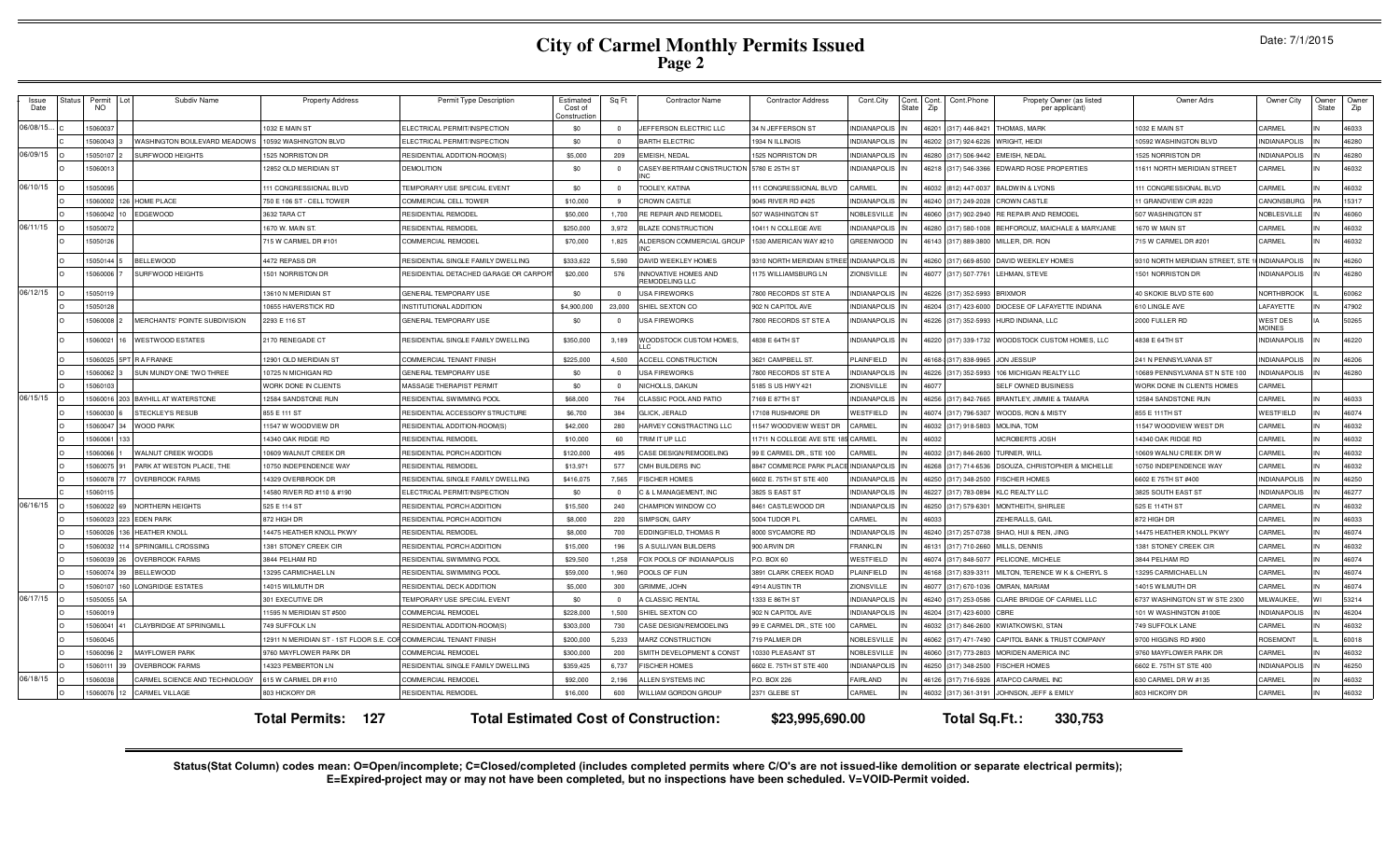| Date: 7/1/2015 |  |
|----------------|--|
|----------------|--|

| Issue<br>Date | Status | Permit<br><b>NO</b> | Subdiv Name                    | <b>Property Address</b>                 | Permit Type Description                   | Estimated<br>Cost of<br>Construction | Sq Ft        | <b>Contractor Name</b>                       | <b>Contractor Address</b>            | Cont.City                      | State Zip | Cont. Cont. Cont. Phone | Propety Owner (as listed<br>per applicant)                   | <b>Owner Adrs</b>           | Owner City                           | Owner<br>State | Owner<br>Zip |
|---------------|--------|---------------------|--------------------------------|-----------------------------------------|-------------------------------------------|--------------------------------------|--------------|----------------------------------------------|--------------------------------------|--------------------------------|-----------|-------------------------|--------------------------------------------------------------|-----------------------------|--------------------------------------|----------------|--------------|
| 06/18/15.     |        | 5060093             | <b>ILLAGE OF WESTCLAY</b>      | 2624 TEABERRY LN                        | RESIDENTIAL SINGLE FAMILY DWELLING        | \$385,000                            | 5.482        | ULTE HOMES OF INDIANA                        | 1590 N MERIDIAN ST #530              | CARMEL                         |           | 46032 (317) 575-2350    | PULTE HOMES                                                  | 1590 MERIDIAN ST N #530     | CARMEL                               |                | 46032        |
|               |        | 5060098             | DAVID WILKINSON'S ADDITION     | 30 1ST AVE NE                           | RESIDENTIAL ADDITION AND REMODEL          | \$350,000                            | 3.046        | USTOM LIVING INC                             | 335 WINTHROP AVE                     | <b>NDIANAPOLIS</b>             |           | 46220 (317) 289-599     | (ETCHAM, NATHAN D & SARAH R WOOD H& 130 1ST AVE NE           |                             | <b>ARMEL</b>                         |                | 46032        |
|               |        | 1506010             | THE PRESERVE AT BEAR CREEK     | 4453 VOYAGEUR WAY                       | RESIDENTIAL SINGLE FAMILY DWELLING        | \$357,000                            | 6.040        | PULTE HOMES OF INDIANA                       | 1590 N MERIDIAN ST #530              | CARMEL                         |           | 46032 (317) 575-235     | PULTE HOMES                                                  | 1590 MERIDIAN ST N #530     | CARMEL                               |                | 46032        |
|               |        | 1506010             |                                | 4150 E 96 ST                            | <b><i>FEMPORARY USE SPECIAL EVENT</i></b> | \$0                                  | $\Omega$     | TOM WOOD NISSAN, INC.                        | 4150 E. 96TH ST.                     | <b>INDIANAPOLIS</b>            |           | 46240 (317) 575-888     | WOOD MORTGAGE RE LLC                                         | 4150 96TH ST E              | <b>INDIANAPOLIS</b>                  |                | 46240        |
| 06/19/15      |        | 15040026            | <b>WILSON'S VILLAGE</b>        | SHADY LN                                | RESIDENTIAL ADDITION AND REMODEL          | \$40,000                             | 845          | RENOVATION PLUS                              | <b>SHADY LANE</b>                    | CARMEL                         | 46032     |                         | <b>BABCOCK, CYNTHIA</b>                                      | <b>6 SHADY LANE</b>         | CARMEL                               |                | 46032        |
|               |        | 1506002             | WINDSOR GROVE II               | 10570 NOMA CT                           | RESIDENTIAL ACCESSORY STRUCTURE           | \$12,000                             | 256          | ROOKSHIRE HOMES                              | 2764 MARALICE DR                     | CARMEL                         | 46033     | (317) 571-056           | FRANIAK, RANDALL & MELISSA                                   | 10679 KINGS MILL DR         | CARMEL                               |                | 46032        |
|               |        | 1506012             |                                | <b>WORK DONE IN CLIENTS</b>             | MASSAGE THERAPIST PERMIT                  | \$0                                  | $\mathbf{0}$ | HASLAR, MADILYN                              | 0443 CLIFTY FALLS RD                 | <b>INDIANAPOLIS</b>            |           | 46239 (317) 862-531     | SELF OWNED BUSINESS                                          | WORK DONE IN CLIENTS HOMES  | CARMEL                               |                |              |
|               |        | 1506013             | <b>FOSTER ESTATES</b>          | 2811 MARALICE DR                        | ELECTRICAL PERMIT/INSPECTION              | \$0                                  | $\Omega$     | BARTH ELECTRIC                               | 1934 N ILLINOIS                      | <b>INDIANAPOLIS</b>            |           | 46202 (317) 924-622     | <b>IONIG, DAVID</b>                                          | 2811 MARALICE DR            | CARMEL                               |                | 46033        |
|               |        | 1506014             |                                | OCATED JUST TO LEFT OF ROUNDABOUT       | ELECTRICAL PERMIT/INSPECTION              | \$0                                  | $\Omega$     | ELECOM PLACEMENT. INC                        | 5405 LITTLE EAGLE CREEK              | ZIONSVILLE                     |           | 46077 (317) 752-7758    | <b>BRIGHTHOUSE NETWORK</b>                                   | 3030 ROOSEVELT AVENUE       | NDIANAPOLIS                          |                | 46218        |
|               |        | 5060144             |                                | <b>VORK DONE IN CLIENTS</b>             | <b>MASSAGE THERAPIST PERMIT</b>           | \$0                                  | $\Omega$     | RYDEN, JULIE                                 | 90 E QUAIL RIDGE DR                  | WESTFIELD                      | 46074     |                         | <b>SELF OWNED BUSINESS</b>                                   | WORK DONE IN CLIENTS HOMES  | CARMEL                               |                |              |
| 06/22/15      |        | 15060035            | 454 SADDLE CREEK               | 4384 CHARIOTS WHISPER DR                | RESIDENTIAI REMODEI                       | \$19,900                             | 980          | REFERRED CUSTOM<br><b>FMODELING</b>          | 16691 MEADOW WOOD DR                 | NOBLESVILLE                    |           | 46062 (317) 362-5533    | POTHIREDDY, PADMANABHA REDDY & PRA 14384 CHARIOTS WHISPER DR |                             | ARMEL                                |                | 46074        |
|               |        | 15060044            |                                | 3739 W 141 ST                           | DEMOLITION                                | \$0                                  | $\Omega$     | ORSEY PAVING, INC                            | 2102 S HARDING ST                    | <b>INDIANAPOLIS</b>            |           | 46221 (317) 638-932     | PLATINUM PROPERTIES, LLC                                     | 9757 WESTPOINT DR STE 600   | <b>INDIANAPOLIS</b>                  |                | 46256        |
|               |        | 1506007             | THE MEADOWS AT THE LEGACY      | 14101 JAMES DEAN DR                     | RESIDENTIAL SINGLE FAMILY DWELLING        | \$170,000                            | 5.019        | YLAND HOMES                                  | 025 N RIVER RD #100                  | <b>NDIANAPOLIS</b>             | 46240     | (317) 846-420           | ALCON NEST II LLC                                            | 1356 BEVERLY RD STE 300     | <b>MCLEAN</b>                        |                | 22101        |
|               |        | 5060095             | <b>WILLIAMSON RUN</b>          | 3675 POWER DR                           | RESIDENTIAL DECK ADDITION                 | \$32,000                             | 1.250        | <b>ECKMASTERS</b>                            | <b>175 SUTTON DR</b>                 | <b>GREENWOOD</b>               |           | 46142 (317) 889-3634    | CLARK, TAYLOR & MARGOT                                       | 3675 POWER DR               | CARMEL                               |                | 46033        |
|               |        | 506011              | <b>OVERBROOK FARMS</b>         | 838 PELHAM RD                           | <b>RESIDENTIAL DECK ADDITION</b>          | \$10,000                             | 274          | <b>IVERS EDGE DESIGN</b>                     | 150 WAHPIHANI DR                     | <b>ISHERS</b>                  | 46038     | (317) 748-3949          | HEWSON, MIKE                                                 | 3838 PELHAM RD              | CARMEL                               |                | 46074        |
|               |        | 15060121            | SPRING MILL PLACE              | 0966 SPRING MILL LN                     | RESIDENTIAL DETACHED GARAGE OR CARPOR     | \$35,000                             | 620          | MILLWOOD HOMES                               | PO BOX 3024                          | CARMEL                         |           | 46082 (317) 443-810     | DIEHR, MIKE AND MARY                                         | 10966 SPRINGMILL PLACE      | CARMEL                               |                | 46032        |
|               |        | 15060145            | <b>GLENWOOD</b>                | 3214 BIRCH CANYON DR                    | ELECTRICAL PERMIT/INSPECTION              | \$0                                  | $\Omega$     | <b>ISHOP, GERALD</b>                         | 3331 FIREFLY WAY                     | <b>INDIANAPOLIS</b>            | 46259     |                         | SNYDER, JOHN & MARY                                          | 3214 BIRCH CANYON DR        | CARMEL                               |                | 46033        |
|               |        | 15060146            | COOL CREEK ESTATES             | 129 MAPLECREST DR                       | ELECTRICAL PERMIT/INSPECTION              | \$0                                  | $\Omega$     | <b>ETERSEN, DUSTIN</b>                       | 29 MAPLECREST DR                     | CARMEL                         |           | 46033 (317) 581-733     | PETERSEN, DUSTIN                                             | 129 MAPLECREST DR           | CARMEL                               |                | 46033        |
| 06/23/15      |        | 1506007             |                                | 2525 W 141 ST - CELL TOWER              | COMMERCIAL CELL TOWER                     | \$7,500                              | 100          | <b>ERTICAL TECHNOLOGY</b><br><b>OLUTIONS</b> | 5331 W MINNESOTA ST                  | <b>INDIANAPOLIS</b>            |           | 46241 (317) 986-4697    | <b>VERIZON WIRELESS</b>                                      | 250 E 96TH ST #175          | <b>INDIANAPOLIS</b>                  |                | 46240        |
|               |        | 5060114             |                                | 2845 HIGHPOINT BLVD - CLUBHOUSE         | EMPORARY USE MODEL HOME                   | \$0                                  | $\Omega$     | C HART CO INC                                | 305 CITY CENTER DR #120              | CARMEL                         |           | 46032 (317) 573-4800    | <b>HIGHPOINTE APARTMENTS LLC</b>                             | 805 CITY CENTER DR, STE 120 | CARMEL                               |                | 46032        |
| 06/24/15      |        | 1506001             |                                | 1505 ILLINOIS ST - HUNTINGTON BANK INSI | COMMERCIAL TENANT FINISH                  | \$132,000                            | 800          | CONTINENTAL BUILDING SYSTEMS                 | 150 E BROAD ST                       | <b>COLUMBUS</b>                |           | 43215 (614) 221-1800    | <b>HUNTINGTON BANK</b>                                       | 37 WEST BROAD ST            | <b>COLUMBUS</b>                      | OH             | 43215        |
|               |        | 15060094            | <b>HEATHER KNOLL</b>           | 4530 CAMDEN LN                          | RESIDENTIAL REMODEL                       | \$8,000                              | 700          | EDDINGFIELD, THOMAS R                        | <b>8000 SYCAMORE RD</b>              | <b>INDIANAPOLIS</b>            |           | 46240 (317) 257-0738    | SUN, XIAOCHUN                                                | 14530 CAMDEN LANE           | CARMEL                               |                | 46074        |
|               |        | 1506009             | <b>LONGRIDGE ESTATES</b>       | 4222 KATTMAN CT                         | RESIDENTIAL DECK ADDITION                 | \$42,000                             | 240          | <b>ROWN, IAN</b>                             | 5921 E WASHINGTON ST                 | <b>INDIANAPOLIS</b>            |           | 46219 (317) 413-2224    | MAHAJAN, VISHAI                                              | 4222 KATTMAN CT             | CARMEL                               |                | 46074        |
|               |        | 1506013             | WINDEMERE                      | 0548 CHATHAM CT                         | RESIDENTIAL PORCH ADDITION                | \$20,000                             | 144          | JE LLC                                       | 2168 S JACOBI RD                     | GREENFIELD                     |           | 46140 (317) 223-326     | MATURI, RAJ & DHEEPA                                         | 10548 CHATHAM CT            | CARMEL                               |                | 46032        |
| 06/25/15      |        | 1506010             | PONDS WEST                     | 655 BIRDSONG LN                         | RESIDENTIAL SWIMMING POOL                 | \$86,000                             | 1,720        | <b>URKE POOL COMPANY</b>                     | 5204 W 84TH STREET                   | <b>INDIANAPOLIS</b>            |           | 46268 (317) 872-530     | DOUGLAS Y ONNA KOENEMAN                                      | 655 BIRDSONG LANE           | CARMEL                               |                | 46032        |
|               |        | 1506011             | <b>NEWARK</b>                  | 804 PAUNEE RD                           | RESIDENTIAL REMODEL                       | \$10,000                             | 312          | <b>MATTINGLY CONCRETE INC</b>                | 6620 BELLEFONTAINE ST                | <b>NDIANAPOLIS</b>             | 46280     | (317) 867-4049          | MATTINGLY, DANIEL,                                           | 15936 JOLIET RD             | WESTFIELD                            |                | 46074        |
|               |        | 15060140            |                                | 1555 N MERIDIAN ST - 5TH FLOOR          | COMMERCIAL TENANT FINISH                  | \$16,000                             | 4,761        | APITOL CONSTRUCTION<br><b>FRVICES</b>        | 1051 VILLAGE SQUARE LN               | <b>ISHERS</b><br><b>ISHERS</b> |           | 46038 (317) 574-5488    | <b>INHYIF REIV SIERRA, LLC</b>                               | 44 BROADWAY S 10TH FLOOR    | <b><i>NHITE PLAINS</i></b><br>CARMEL |                | 10601        |
|               |        | 15060142            |                                | 0333 N MERIDIAN ST #100                 | COMMERCIAL TENANT FINISH                  | \$70,700                             | 4,391        | <b>APITOL CONSTRUCTION</b><br>SERVICES       | 1051 VILLAGE SQUARE LN               |                                |           |                         | 46038 (317) 574-5488 MERIDIAN PLAZA PROPERTY LLC             | 11611 N MERIDIAN ST #120    |                                      |                | 46032        |
| 06/26/15      |        | 5060081             | TAYLOR TRACE                   | 4506 TAYLOR TRACE DR                    | <b>RESIDENTIAL REMODEL</b>                | \$34,561                             | 825          | MH BUILDERS INC                              | 847 COMMERCE PARK PLACE INDIANAPOLIS |                                |           | 46268 (317) 714-6536    | ZIMMERMAN, WILLIAM                                           | 4506 TAYI OR TRACE DE       | CARMEL                               |                | 46033        |
|               |        | 1506011             | FOSTER'S ADDITION              | 441 S RANGE LINE RD                     | COMMERCIAL REMODEL                        | \$65,000                             | 3,290        | ONES HOME SERVICES                           | 870 N 400 E                          | <b>EBANON</b>                  |           | 46052 (317) 753-023     | TAVEL, ROBERT & AVIVA                                        | 5961 NEW JERSEY ST          | <b>INDIANAPOLIS</b>                  |                | 46220        |
|               |        | 15060130            | CHAPMAN'S CLAIM AT PRAIRIE VIE | 12962 ABRAHAM RUN                       | RESIDENTIAL ADDITION-ROOM(S)              | \$38,000                             | 181          | <b>WILLIAMS CUSTOM ART BUILDERS</b>          | 16480 VALHALLA DR                    | <b>NOBLESVILLE</b>             |           | 46060 (317) 294-0332    | <b>FEATHERSTON, GARY</b>                                     | 12962 ABRAHAM RUN           | CARMEL                               |                | 46032        |
|               |        | 15060139            |                                | 4444 W 126 ST                           | RESIDENTIAL ADDITION-ROOM(S)              | \$60,000                             | 450          | <b>BECK CONSTRUCTION</b>                     | 3815 AMIGO AVE                       | <b>INDIANAPOLIS</b>            | 46237     |                         | WILSON, TOM & SANDI                                          | 4444 W 126TH ST             | CARMEL                               |                | 46077        |
|               |        | 1506015             | <b>GRAY OAKS</b>               | 4285 GRAY OAKS COURT                    | RESIDENTIAL SINGLE FAMILY DWELLING        | \$557,829                            | 6.781        | OLD TOWN DESIGN GROUP                        | 132 RANGELINE RD S                   | CARMEL                         |           | 46032 (317) 626-848     | MCCOMAS, JEFFREY & KAREN                                     | 3310 SPRINGDALE DR          | KOKOMO                               |                | 46902        |
| 06/29/15      |        | 1506013             | KENDALL WOOD                   | 12213 TANNIN BOULEVARD                  | RESIDENTIAL SINGLE FAMILY DWELLING        | \$298,000                            | 6.242        | DREES PREMIER HOMES                          | 900 E 96TH ST                        | <b>INDIANAPOLIS</b>            | 46240     | (317) 347-730           | DREES PREMIER HOMES                                          | 900 E 96TH ST               | <b>INDIANAPOLIS</b>                  |                | 46240        |
|               |        | 1506013             | <b>WESTWOOD ESTATES</b>        | 156 RENEGADE CT                         | RESIDENTIAL SINGLE FAMILY DWELLING        | \$390,000                            | 2,951        | <b>NOODSTOCK CUSTOM HOMES.</b>               | 4838 E 64TH ST                       | <b>INDIANAPOLIS</b>            |           | 46220 (317) 339-1732    | WOODSTOCK CUSTOM HOMES, LLC                                  | 4838 E 64TH ST              | <b>INDIANAPOLIS</b>                  |                | 46220        |
|               |        | 15060138            |                                | 0655 HAVERSTICK RD                      | <b><i>TEMPORARY USE SPECIAL EVENT</i></b> | \$0                                  | $\Omega$     | <b>ST. ELIZABETH SETON</b>                   | 0655 HAVERSTICK ROAD                 | CARMEL                         | 46033     |                         | DIOCESE OF LAFAYETTE INDIANA                                 | 610 LINGLE AVE              | LAFAYETTE                            |                | 47902        |
|               |        | 1506015             | COPPERGATE                     | 0538 COPPERGATE DR                      | RESIDENTIAL REMODEL                       | \$385,000                            | 1,500        | CORINTHIAN CONSTRUCTION, INC                 | 8481 BASH ST.                        | <b>INDIANAPOLIS</b>            |           | 46250 (317) 578-023     | RUSSELL, JONATHAN & SUSAN                                    | 10538 COPPERGATE DR         | CARMEL                               |                | 46032        |
|               |        | 1506015             |                                | 1217 RANGE LINE RD                      | <b>FEMPORARY USE SPECIAL EVENT</b>        | \$0                                  | $\Omega$     | RETAIL SPORTS MARKETING                      | 0150 MALLARD CREEK RD.,              | CHARLOTTE                      |           | 28262 (704) 717-940     | KROGER LIMITED PTN I REAL ESTATE DE                          | 1014 VINE ST                | CINCINNAT                            | OH             | 45202        |
| 06/30/15      |        | 1506010             | <b>SPRING FARMS</b>            | 3420 SPRING FARMS DF                    | RESIDENTIAL REMODEL                       | \$30,000                             | 185          | <b>CIRCLE CITY CONTRACTORS</b>               | <b>8070 CASTLETON RD</b>             | <b>INDIANAPOLIS</b>            |           | 46250 (317) 710-782     | URNER, LAINA                                                 | 3420 SPRING FARMS DR        | CARMEL                               |                | 46032        |
|               |        | 1506012             |                                | 1207 E 116 ST                           | RESIDENTIAL SWIMMING POOL                 | \$28,000                             | 862          | <b>PERMA-GLASS POOLS</b>                     | 5245 ELMWOOD AVE                     | <b>INDIANAPOLIS</b>            | 46203     | (317) 782-995           | CASTLEMAN, ANDY & STEPHANIE                                  | 1207 116 ST E               | CARMEL                               |                | 46032        |
|               |        | 5060155             | LAKESIDE PARK                  | 2780 APRIL SPRINGS VW                   | RESIDENTIAL REMODEL                       | \$30,000                             | 1,000        | WHITESELL, DAVE                              | 1672 HINKLE ROAD                     | <b>NOBLESVILLE</b>             |           | 46060 (317) 403-3561    | RAGHURAMAN, SUNDARAM & JYOTSNA                               | 2780 APRIL SPRINGS VW       | CARMEL                               |                | 46074        |
|               |        |                     |                                | <b>Total Permits: 127</b>               |                                           |                                      |              | <b>Total Estimated Cost of Construction:</b> | \$23,995,690.00                      |                                |           | Total Sq.Ft.:           | 330,753                                                      |                             |                                      |                |              |

Status(Stat Column) codes mean: O=Open/incomplete; C=Closed/completed (includes completed permits where C/O's are not issued-like demolition or separate electrical permits);<br>E=Expired-project may or may not have been compl